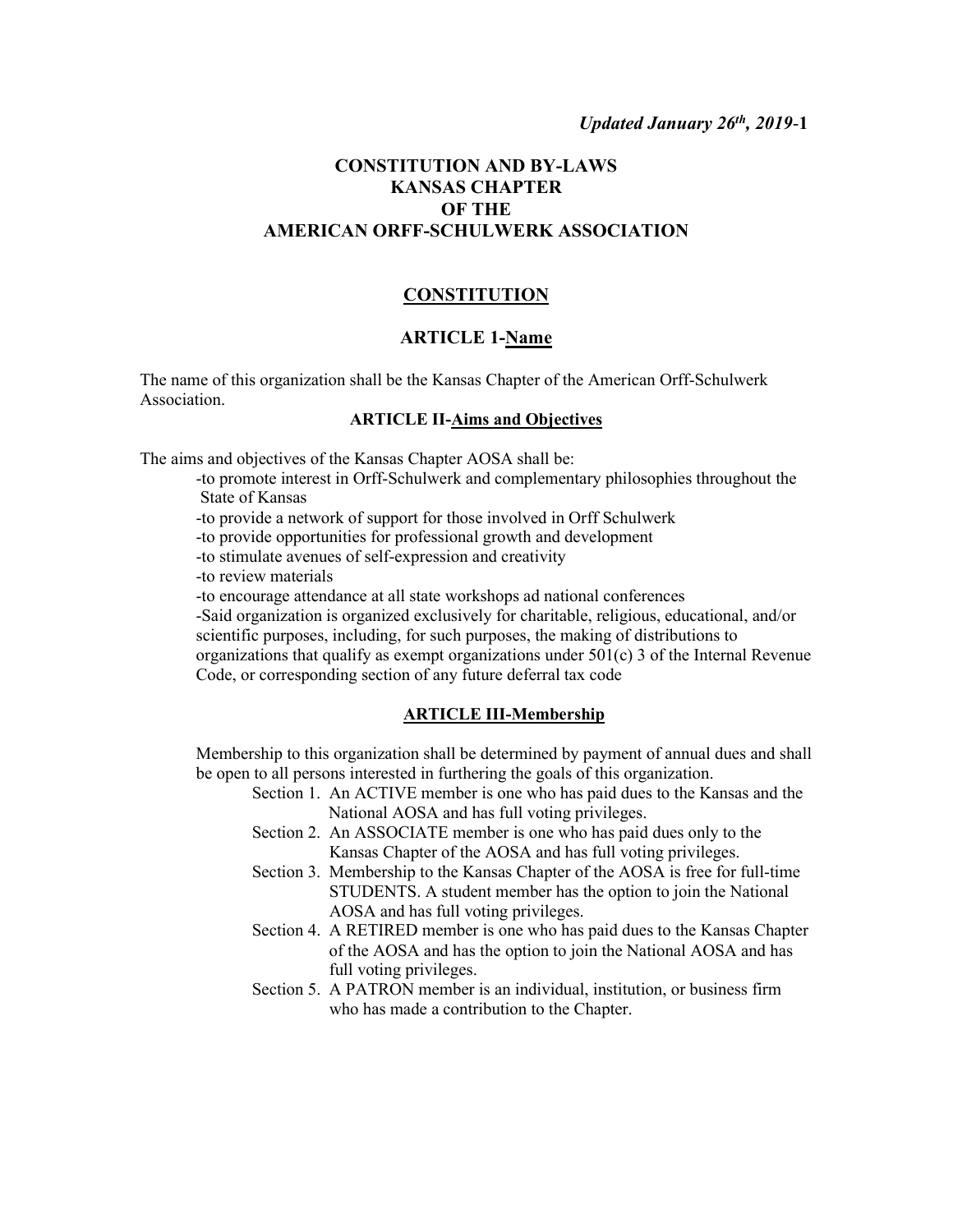#### **ARTICLE IV-Organization**

- Section 1. The Chapter Board shall be the governing body of the chapter.
- Section 2. The Chapter Board consists of the four-elected officers, hereafter referred to as the Executive Board.
	- (a) President
	- (b) President-elect
	- (c) Secretary
	- (d) Treasurer
	- (e) Past President
		- \* Plus ten elected board members
- Section 3. All Chapter board members shall be members of the National AOSA.
- Section 4. The officers and board members will serve a two-year minimum term.
- Section 5. The Program Chairperson and Webmaster shall be members of the board and be appointed by the President with the approval of the other board members.
- Section 6. Any officer or board member may be relieved of his duties if the Chapter board sees fit. The President with the approval of the Chapter board would appoint someone to finish the term of the office.
- Section 7. Honorary and auxiliary board members may be appointed by the President with the approval of the other board members.

# **BY-LAWS**

### **ARTICLE I-Membership**

- Section 1. ACTIVE, ASSOCIATE, RETIRED and STUDENT members of the chapter shall have voting privileges.
- Section 2. All members of the Chapter will receive workshop information and other necessary correspondence.
- Section 3. Dues and/or fees for membership shall be established from time to time by majority vote of the Chapter board.
- Section 4. Membership shall be for a fiscal year running from July 1 to June 30. Dues are payable on July 1.
- Section 5. Student members shall have all rights and privileges of regular members during such times as they remain full-time students.

### **ARTICLE II-Election of Officers**

- Section 1. Election of Officers and board members shall be conducted bi-annually in the Spring by secret ballot of the membership. The newly elected officers and board members will begin their term July 1.
- Section 2. The President, with the approval of the Board, shall appoint a nominating committee, consisting of the Past President and two or more ACTIVE members. This committee, shall be appointed in sufficient time to inform the membership of the proposed slate of officers at least one month prior to the election.
- Section 3. If any elected officer or board member is unable to complete his term of office, the President, with the approval of the Executive Board, shall have the power to appoint a new officer to fill the vacancy.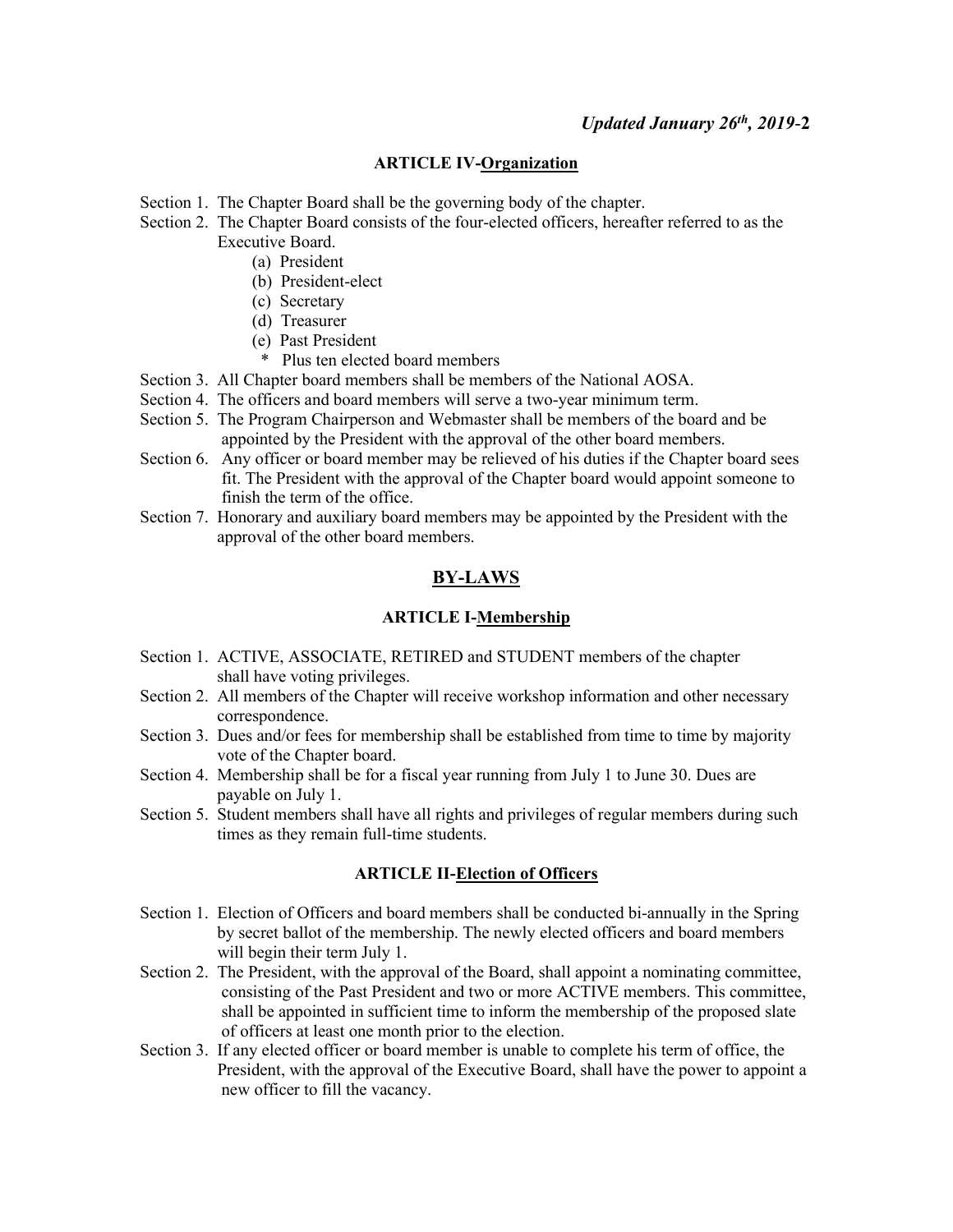### **ARTICLE III-Duties**

- Section 1. It shall be the duties of the President to preside at all business meetings; to make such appointments as are authorized by these Articles and Bylaws to authorize the Treasurer to disburse monies.
- Section 2. It shall be the duty of the President-Elect to preside in the absence of the President and to assist the President in the responsibilities of the office.
- Section 3. It shall be the duty of the Secretary to record the proceedings of all meeting of the Kansas Chapter AOSA and the meetings of the officers.
- Section 4. It shall be the duty of the Treasurer to act as custodian of all funds of the Kansas Chapter AOSA and to keep a true and accurate account of monies received and disbursed. The treasurer shall report the financial status of the chapter at each regular meeting of the chapter.
- Section 5. It shall be the duty of the Program Chairperson to contract presenters for three workshops each year. The Program Chairperson is responsible to obtain instruments requests, biographies of presenters, session abstracts and handouts and to disperse as appropriate.
- Section 6. It shall be the duty of the Webmaster and/or the President to maintain and update the Kansas Orff Chapter website.

#### **ARTICLE IV-Meetings**

- Section 1. The Chapter shall meet three times per fiscal year.
- Section 2. Additional meetings shall be scheduled as the need exists.
- Section 3. The meeting shall be so constructed as to include a business meeting, but to concentrate on matters related to the aims and objectives stated in the Constitution.

#### **ARTICLE V-Amendments**

Section 1. Amendments to this Constitution may be submitted to the board by any ACTIVE or ASSOCIATE member in good standing at any regular meeting. A copy of the proposed amendment shall be submitted to every member at least one week prior to the next meeting and shall be adopted by a two-thirds majority of the voting members present.

#### **ARTICLE VI-Parliamentary Authority**

Section 1. The rules contained in Robert's Rules of Order, Newly Revised, shall govern this chapter in all cases to which they are applicable, and in which they are not inconsistent with the By-Laws.